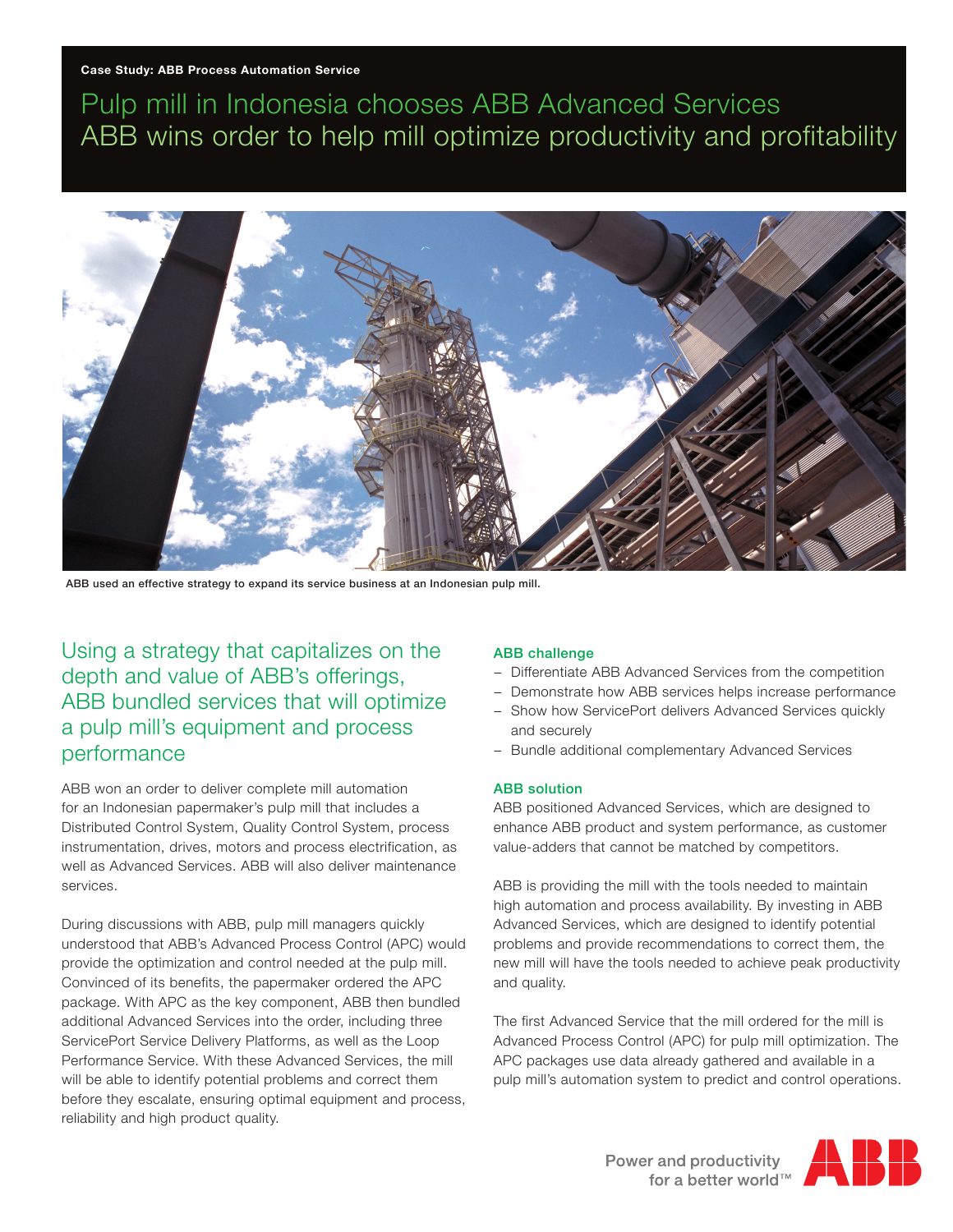## ABB Advanced Services

APC packages include AutoBleach, AutoBoiler, AutoCook, AutoLime, AutoOxygen, AutoPower, AutoRecovery, AutoVapor and AutoWash to address the respective pulp mill areas.



Mill managers invested in ABB's Advanced Process Control (APC) for pulp mill optimization. APC uses data from the mill's automation system to predict and control operations. APC identifies variability in a process and adjusts controls to reduce the variability, resulting in improved production and quality. The figure above represents a mill process with high variability in which ABB's APC was applied to help reduce variability and produce a smoother process.

At the mill, ABB Advanced Services will be delivered through ServicePort, a secure, remote-enabled service delivery platform. ServicePort allows users to view, scan and track Key Performance Indicators for a variety of equipment and processes so that potential problems can be identified and mitigated. To address its equipment and processes, the mill will employ three ServicePorts.

ABB Loop Performance Service, powered by ServicePort, will help the mill identify and correct loop performance issues to improve control performance and achieve optimum results from process automation. Loop Performance Service benchmarks control loop performance and pinpoints problems that reduce control performance so they can be addressed.

The ABB team won this order with a sales strategy that capitalized on the customer's initial commitment to purchase APC. ABB was able to show the customer how APC delivery would be complemented with Loop Performance Service and three ServicePorts. With ServicePorts in place, ABB is positioned to deliver additional Advanced Services in the future.



Customers and ABB engineers use ServicePort, a secure service delivery platform, to analyze Key Performance Indicators on equipment and processes. The pulp mill will have three ServicePorts to help mill personnel identify and correct potential problems.

By having a solid roster of robust service offerings, ABB augmented the mill's initial solution choice with complementary ABB services to give the customer significant added value. This approach helped ABB gain an advantage over the competition.



Plants use ABB Loop Performance Service to identify and correct loop performance issues. The pulp mill will employ Loop Performance Service to obtain the greatest value from its automation assets by finding and applying the best tuning parameters.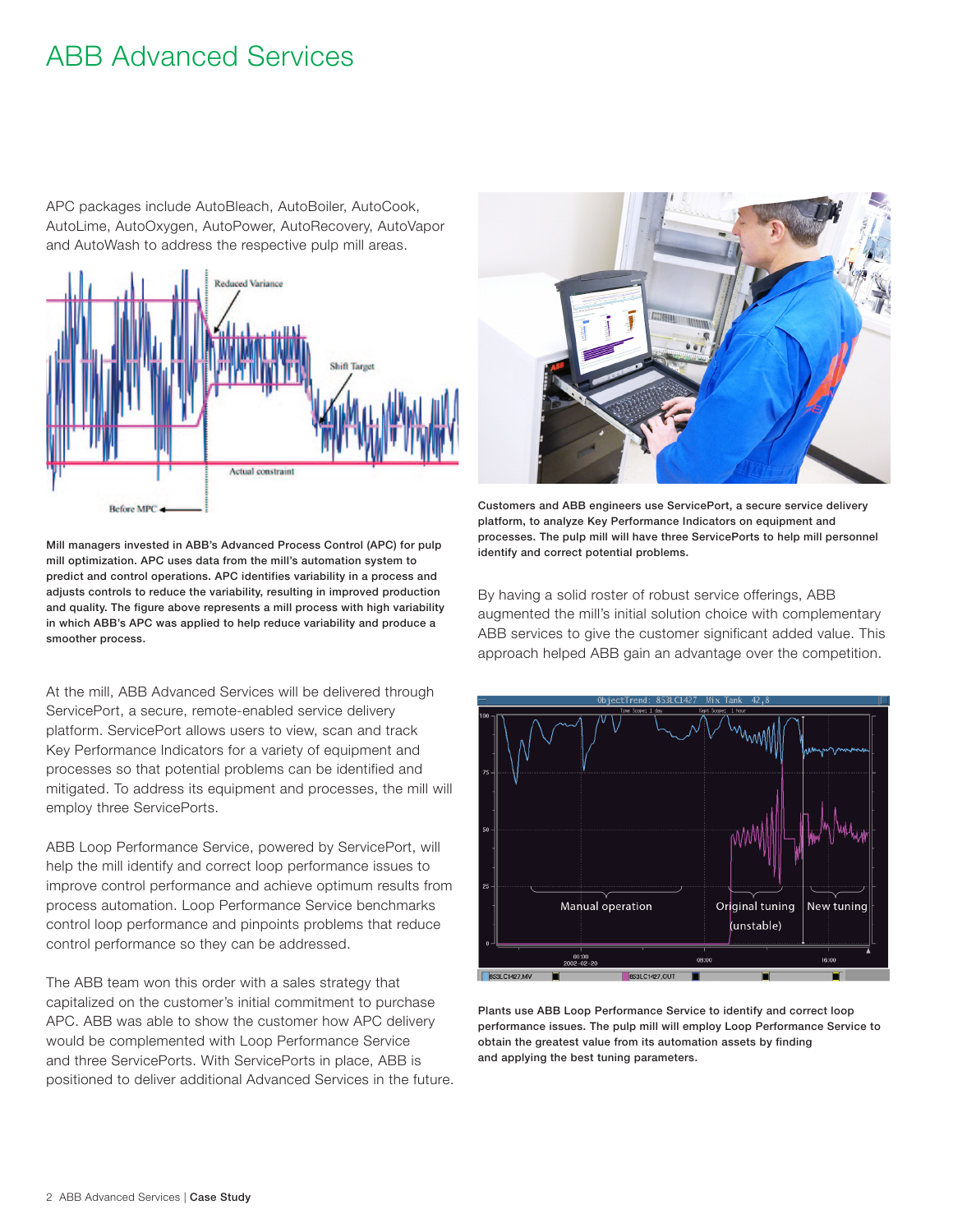## **Results**

## **Results**

ABB received a significant system and services order from the mill. Importantly, this order improved ABB's ability to position Advanced Services in a robust position apart from ABB control system sales, enhancing the local region's ability to pursue ABB service business outside of ABB's system installed base (that is, on competitive systems).

### ABB benefits

- − Ability to significantly supplement an initial order
- − Confidence that the customer will achieve better performance
- − Effective strategy to expand ABB service business that can be used in future pursuits
- − Capacity to offer services that provide added value and differentiate ABB